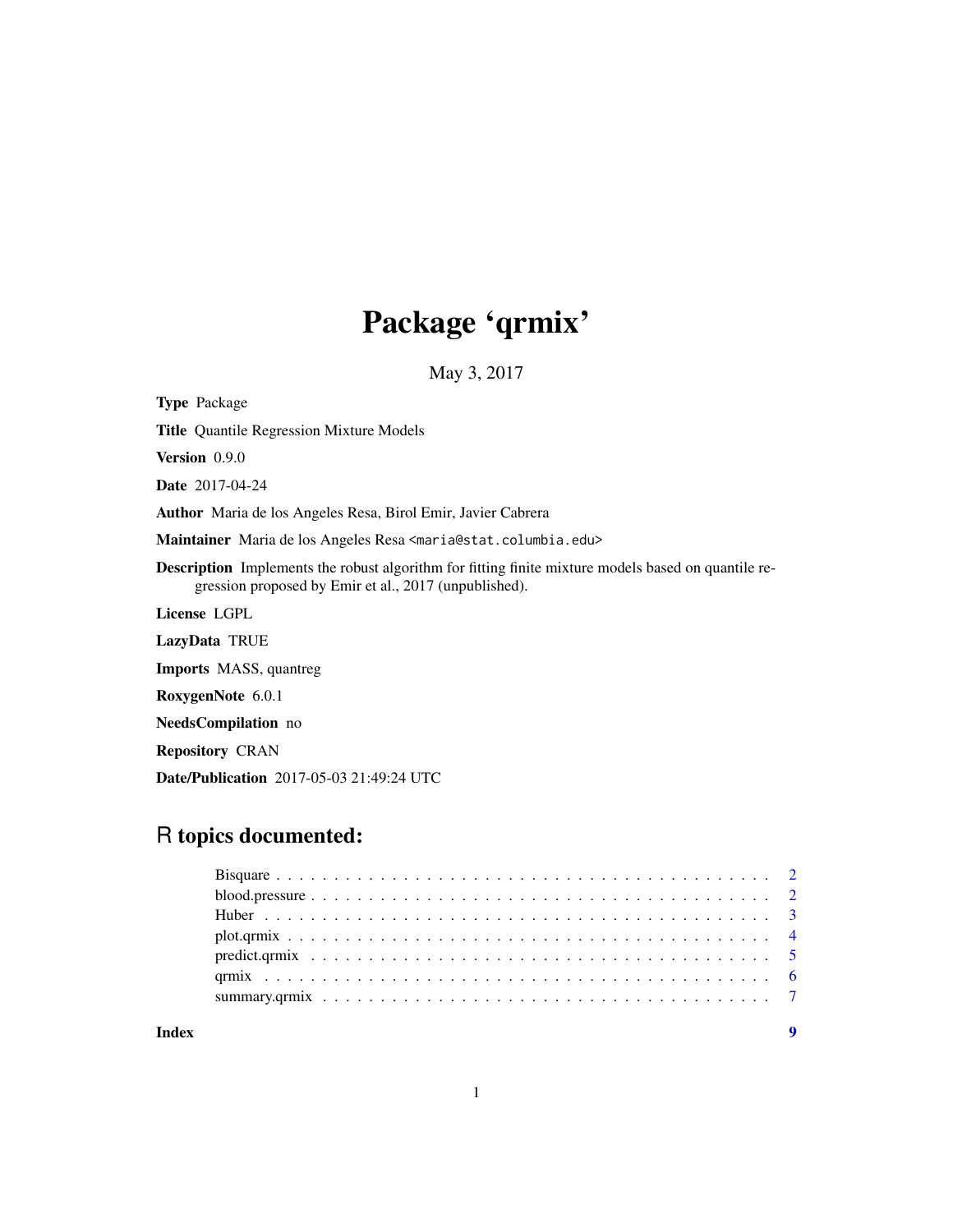<span id="page-1-0"></span>

"Bisquare" evaluates Tukey's Bisquare function defined as

$$
f(r) = \begin{cases} 1 - (1 - (\frac{r}{c})^2)^3) & |r| \le c \\ 1 & |r| > c \end{cases}
$$

### Usage

Bisquare( $r$ ,  $c = 4.685$ )

#### Arguments

| a real number or vector.                                                       |
|--------------------------------------------------------------------------------|
| a positive number. If the value is negative, it's absolute value will be used. |

#### Examples

```
set.seed(1)
x = rnorm(200, mean = 3)y = Bisquare(x)
plot(x, y)
```
blood.pressure *Blood Pressure Data for qrmix*

#### Description

Simulated blood pressure data created for usage in qrmix examples.

#### Usage

blood.pressure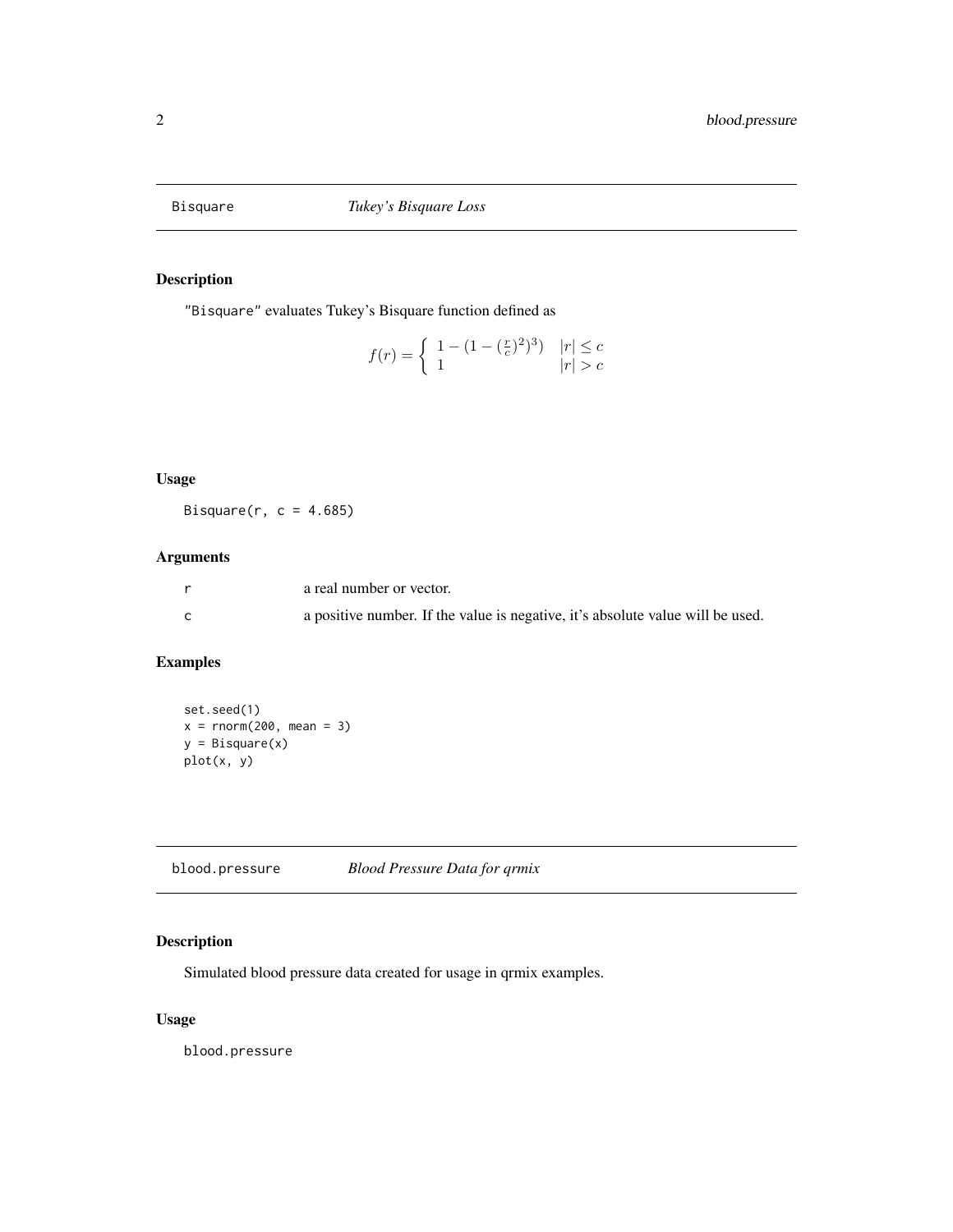#### <span id="page-2-0"></span>Huber 3 and 3 and 3 and 3 and 3 and 3 and 3 and 3 and 3 and 3 and 3 and 3 and 3 and 3 and 3 and 3 and 3 and 3 and 3 and 3 and 3 and 3 and 3 and 3 and 3 and 3 and 3 and 3 and 3 and 3 and 3 and 3 and 3 and 3 and 3 and 3 and

#### Format

A data frame with 500 observations on the following 7 variables.

bmi a numeric vector referring to body mass index

age a numeric vector

systolic a numeric vector referring to systolic blood pressure diastolic a numeric vector referring to diastolic blood pressure

gender a factor with levels female and male

race a factor with levels white, black, and other

smoking a factor with levels yes and no

#### Note

This data does not include any real patient information.

Huber *Huber Loss*

#### Description

Evaluates the Huber loss function defined as

$$
f(r) = \begin{cases} \frac{1}{2}|r|^2 & |r| \le c \\ c(|r| - \frac{1}{2}c) & |r| > c \end{cases}
$$

#### Usage

Huber( $r, c = 1.345$ )

#### Arguments

| a real number or vector.                                                       |
|--------------------------------------------------------------------------------|
| a positive number. If the value is negative, it's absolute value will be used. |

#### Examples

set.seed(1)  $x = rnorm(200, mean = 1)$  $y = Huber(x)$ plot(x, y) abline(h = (1.345)^2/2)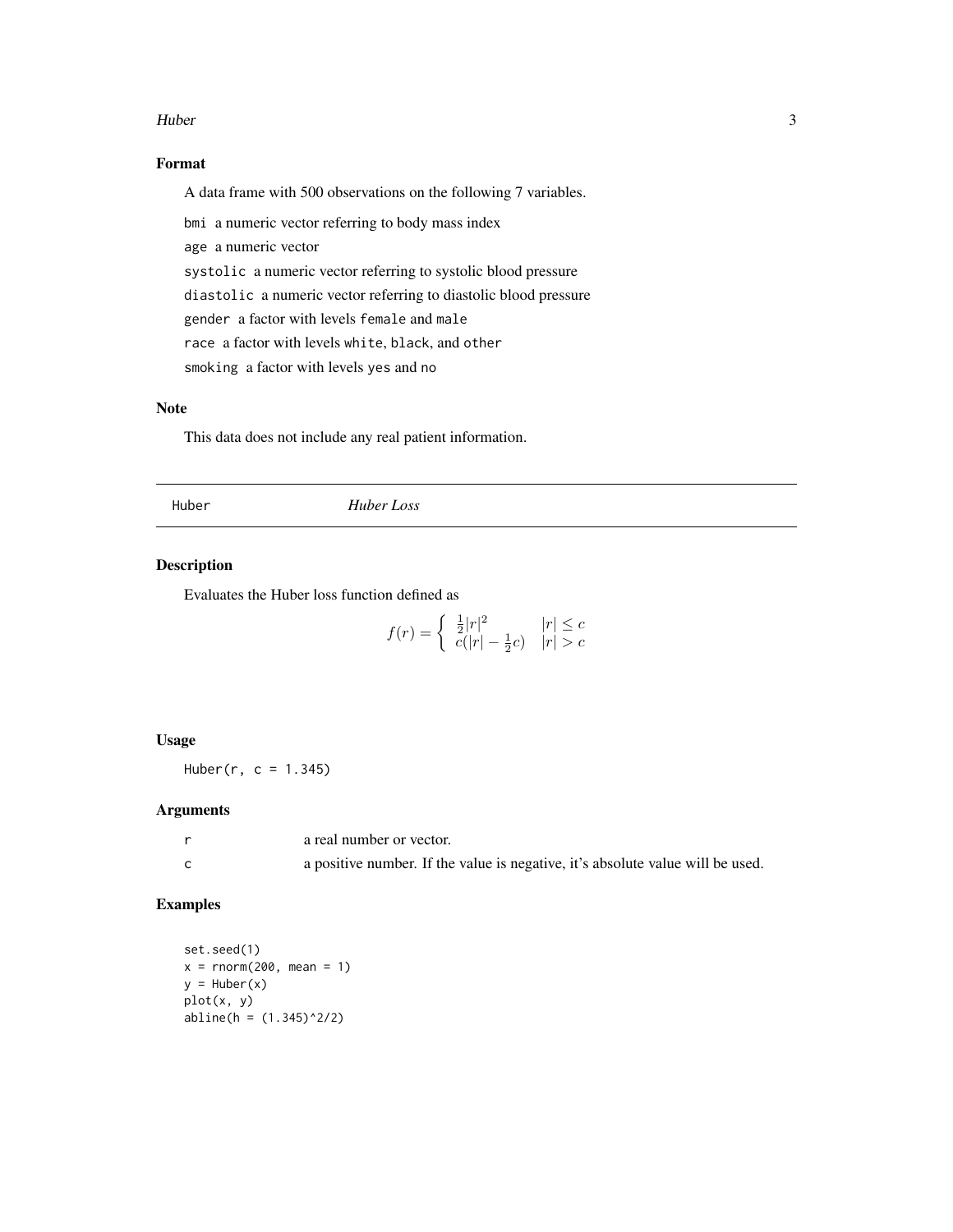<span id="page-3-0"></span>

Three types of plots (chosen with type) are currently available: density of the response variable by cluster, plots of the response variable against each covariate included in the model (scatterplots with the k fitted lines for continues variables and boxplots by cluster for the categorical variables), and boxplots of the residuals by cluster.

#### Usage

## S3 method for class 'qrmix' plot(x, data = NULL, type =  $c(1,2,3)$ , lwd = 2, bw = "SJ", adjust = 2, ...)

#### Arguments

| $\times$ | a fitted object of class "grmix".                                                                                                                       |
|----------|---------------------------------------------------------------------------------------------------------------------------------------------------------|
| data     | the data used to fit the model object. It is only necessary when the when the<br>parameter xy was set to FALSE when fitting the qrmix model.            |
| type     | a numeric vector with values chosen from 1:3 to specify a subset of types of<br>plots required.                                                         |
| lwd      | the line width for the first type of plot (density plot), a positive number. If a<br>negative number is given, $1wd = 1$ will be used instead. See par. |
| bw       | the smoothing bandwidth to be used to obtain the density for the first type of<br>plot. See density for details.                                        |
| adjust   | the bandwidth used is adjust*bw. See density for details.                                                                                               |
| $\cdot$  | other argumets passed to other methods.                                                                                                                 |

#### Examples

data(blood.pressure)

#qrmix model using default function values: mod1 =  $qrmix(bmi \sim ., data = blood.pressure, k = 3)$ plot(mod1)  $plot(mod1, type = c(1,3), lwd = 1)$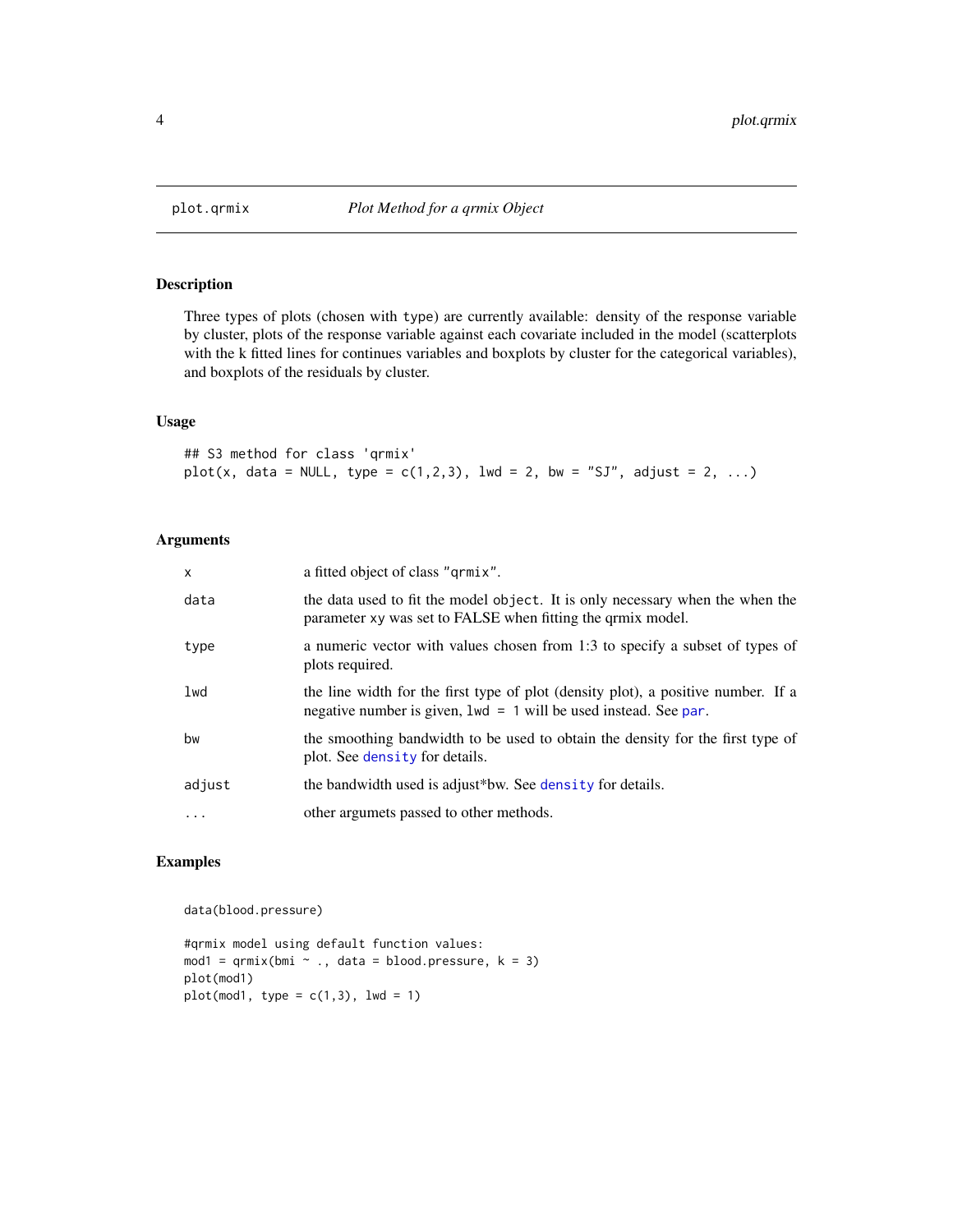<span id="page-4-0"></span>

Obtains clusters, predictions, or residuals from a fitted qrmix object.

#### Usage

```
## S3 method for class 'qrmix'
predict(object, newdata = NULL, type = "clusters", ...)
```
#### Arguments

| object    | a fitted object of class "grmix".                                                                                                                                                                                                                         |
|-----------|-----------------------------------------------------------------------------------------------------------------------------------------------------------------------------------------------------------------------------------------------------------|
| newdata   | optional data frame for which clusters, predictions, or residuals will be obtained<br>from the qrmix fitted object. If omitted, the training values will be used.                                                                                         |
| type      | the type of prediction. type = "clusters" (default value) for predicted clus-<br>ters, "yhat" for the response predicted value corresponding to the predicted<br>cluste, "residuals" for the residuals corresponding to the response predicted<br>values. |
| $\ddotsc$ | other argumets passed to other methods.                                                                                                                                                                                                                   |

#### Value

A vector with predicted clusters, responses, or residuals, depending on type.

#### Examples

```
data(blood.pressure)
set.seed(8)
sampleInd = sort(sample(1:500, 400))bpSample1 = blood.pressure[sampleInd,]
bpSample2 = blood.pressure[-sampleInd,]
mod1 = qrmix(bmi \sim ., data = bpSample1, k = 3)#Cluster assigned to the training values
predict(mod1)
```
#Residuals corresponding to the response predicted values from mod1 for new data predict(mod1, newdata = bpSample2, type = "residuals")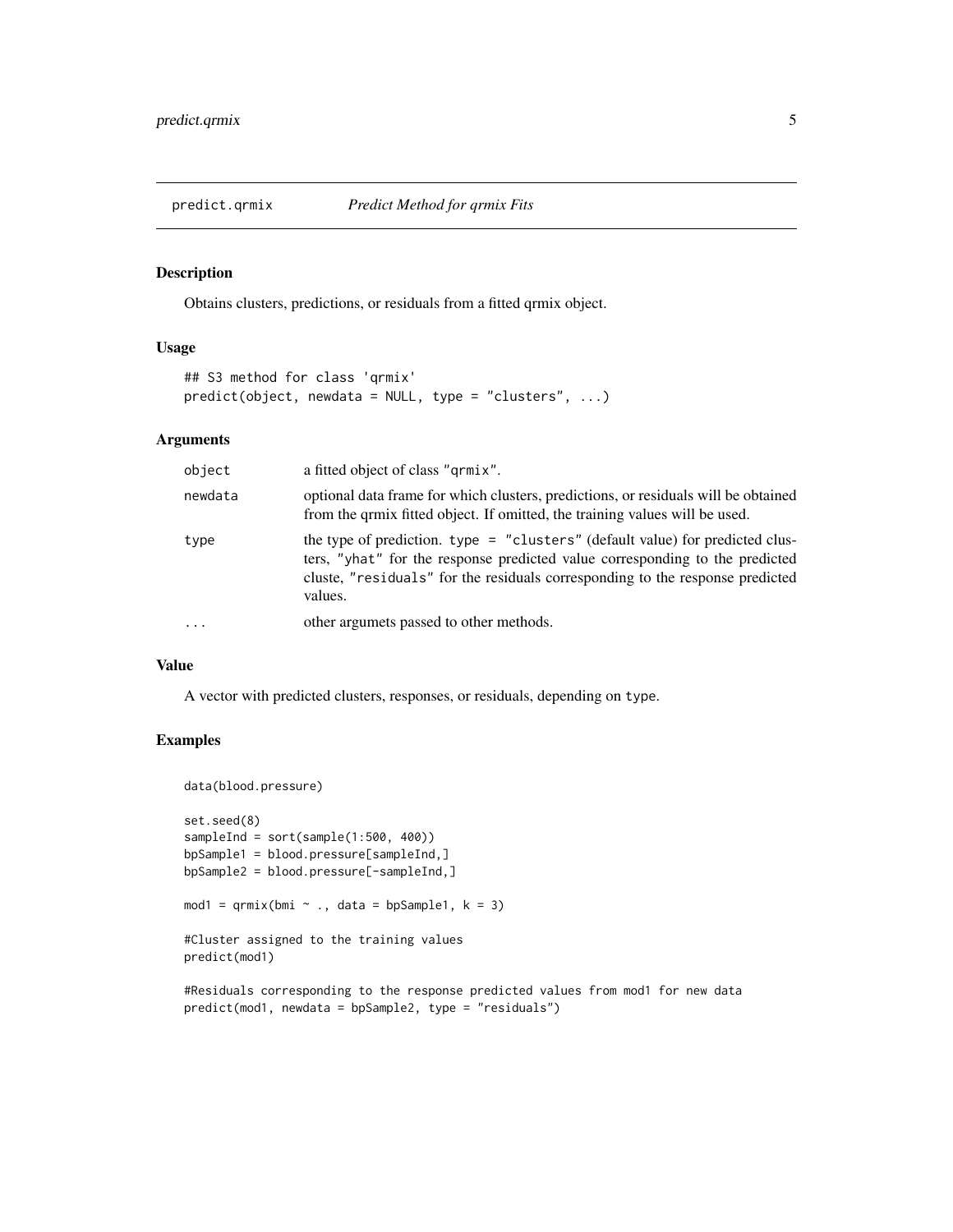<span id="page-5-0"></span>qrmix estimates the components of a finite mixture model by using quantile regression to select a group of quantiles that satisfy an optimality criteria chosen by the user.

#### Usage

```
qrmix(formula, data, k, Ntau=50, alpha=0.03, lossFn="Squared", fitMethod="lm",
xy = TRUE, \ldots)
```
#### Arguments

| formula   | an object of class "formula".                                                                                                                                                |
|-----------|------------------------------------------------------------------------------------------------------------------------------------------------------------------------------|
| data      | an optional data frame that contains the variables in formula.                                                                                                               |
| k         | number of clusters.                                                                                                                                                          |
| Ntau      | an optional value that indicates the number of quantiles that will be considered<br>for quantile regression comparison. Note all should be greater or equal than $2k$ .      |
| alpha     | an optional value that will determine the minimum separation between the k<br>quantiles that represent each of the k clusters. alpha should be smaller than $\frac{1}{2k}$ . |
| lossFn    | the loss function to be used to select the best combination of k quantiles. The<br>available functions are "Squared", "Absolute", "Bisquare", and "Huber".                   |
| fitMethod | the method to be used for the final fitting. Use "lm" for OLS (default), "rlm"<br>for robust regression, and "rq" to use fit from quantile regression.                       |
| хy        | logical. If TRUE (the default), the data will be saved in the grmix object.                                                                                                  |
| .         | additional arguments to be passed to the function determined in fit Method.                                                                                                  |
|           |                                                                                                                                                                              |

#### Details

The optimality criteria is determined by the lossFn parameter. If, for example, the default value is used (lossFn = "Squared"), the k quantiles selected will minimize the sum of squared residuals. Use "Bisquare" or "Huber" to make the method less sensitive to outliers.

#### Value

qrmix returns an object of class "qrmix"

| coefficients  | a matrix with k columns that represent the coefficients for each cluster. |
|---------------|---------------------------------------------------------------------------|
| clusters      | cluster assignment for each observation.                                  |
| quantiles     | the set of k quantiles that minimize the mean loss.                       |
| residuals     | the residuals, response minus fitted values.                              |
| fitted.values | the fitted values.                                                        |
| call          | the matched call.                                                         |
| xy            | the data used if xy is set to TRUE.                                       |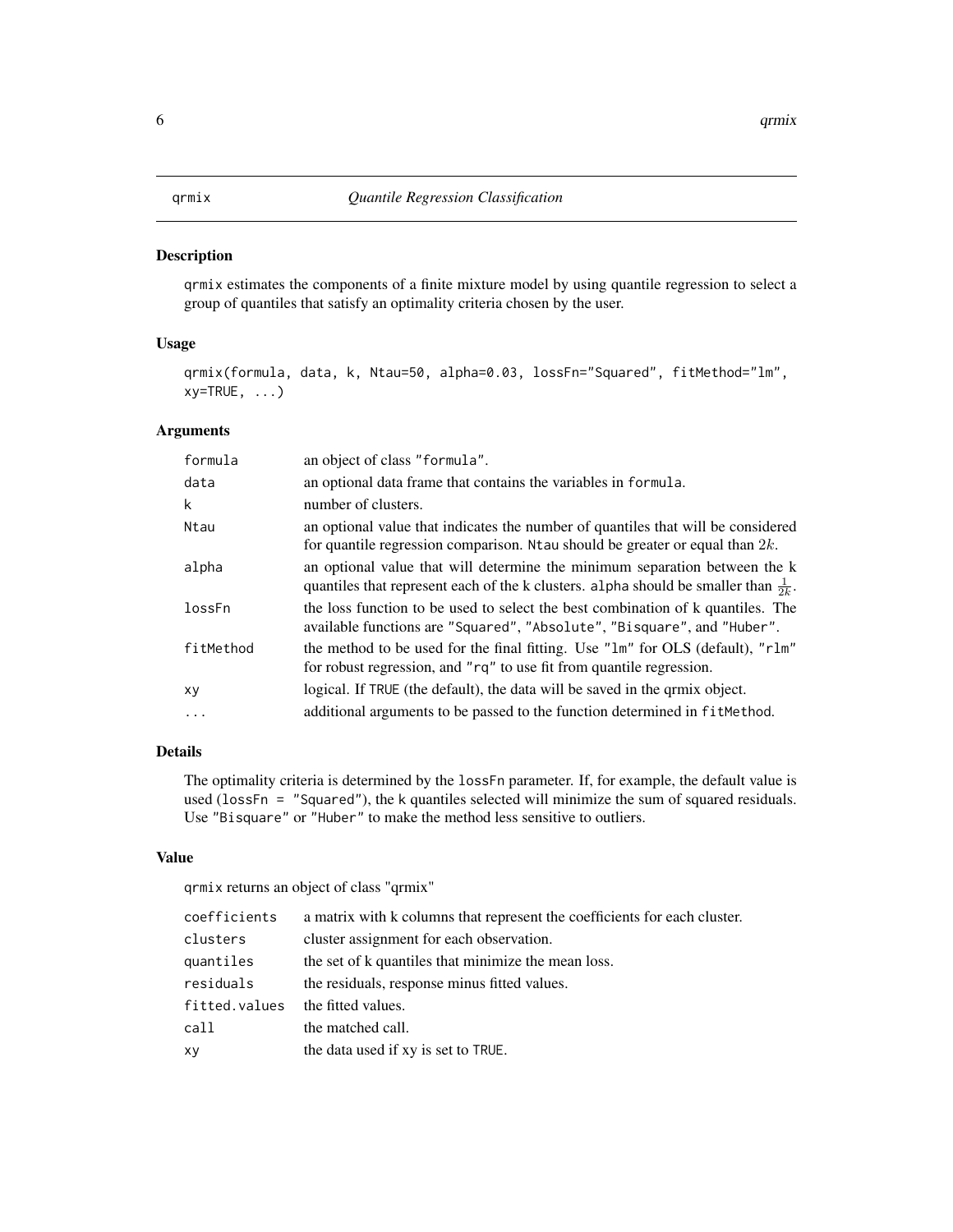#### <span id="page-6-0"></span>summary.qrmix 7

#### References

Emir, B., Willke, R. J., Yu, C. R., Zou, K. H., Resa, M. A., and Cabrera, J. (2017), "A Comparison and Integration of Quantile Regression and Finite Mixture Modeling" (submitted).

#### Examples

data(blood.pressure)

```
#qrmix model using default function values:
mod1 = qrmix(bmi \sim ., data = blood. pressure, k = 3)summary(mod1)
#qrmix model using Bisquare loss function and refitted with robust regression:
mod2 = qrmix(bmi \sim age + systolic + diastolic + gender, data = blood.pressure, k = 3,
Ntau = 25, alpha = 0.1, lossFn = "Bisquare", fitMethod = "rlm")
summary(mod2)
```
summary.qrmix *Summarizing qrmix Fits*

#### Description

summary method for class "qrmix"

#### Usage

```
## S3 method for class 'qrmix'
summary(object, fitMethod=NULL, data=NULL, ...)
```
#### Arguments

| object    | an object of class "grmix".                                                                                                                                                                               |
|-----------|-----------------------------------------------------------------------------------------------------------------------------------------------------------------------------------------------------------|
| fitMethod | an optional refitting method if the user wants a method different than the one<br>used to obtain "object" Use "1m" for OLS, "r1m" for robust regression, and<br>"rg" to use fit from quantile regression. |
| data      | data used to fit object if it is not contained in object.                                                                                                                                                 |
| $\cdot$   | other argumets passed to other methods.                                                                                                                                                                   |

#### Value

| residuals | the residuals, response minus fitted values. |
|-----------|----------------------------------------------|
| clusters  | cluster assignment for each observation.     |
| call      | the matched call.                            |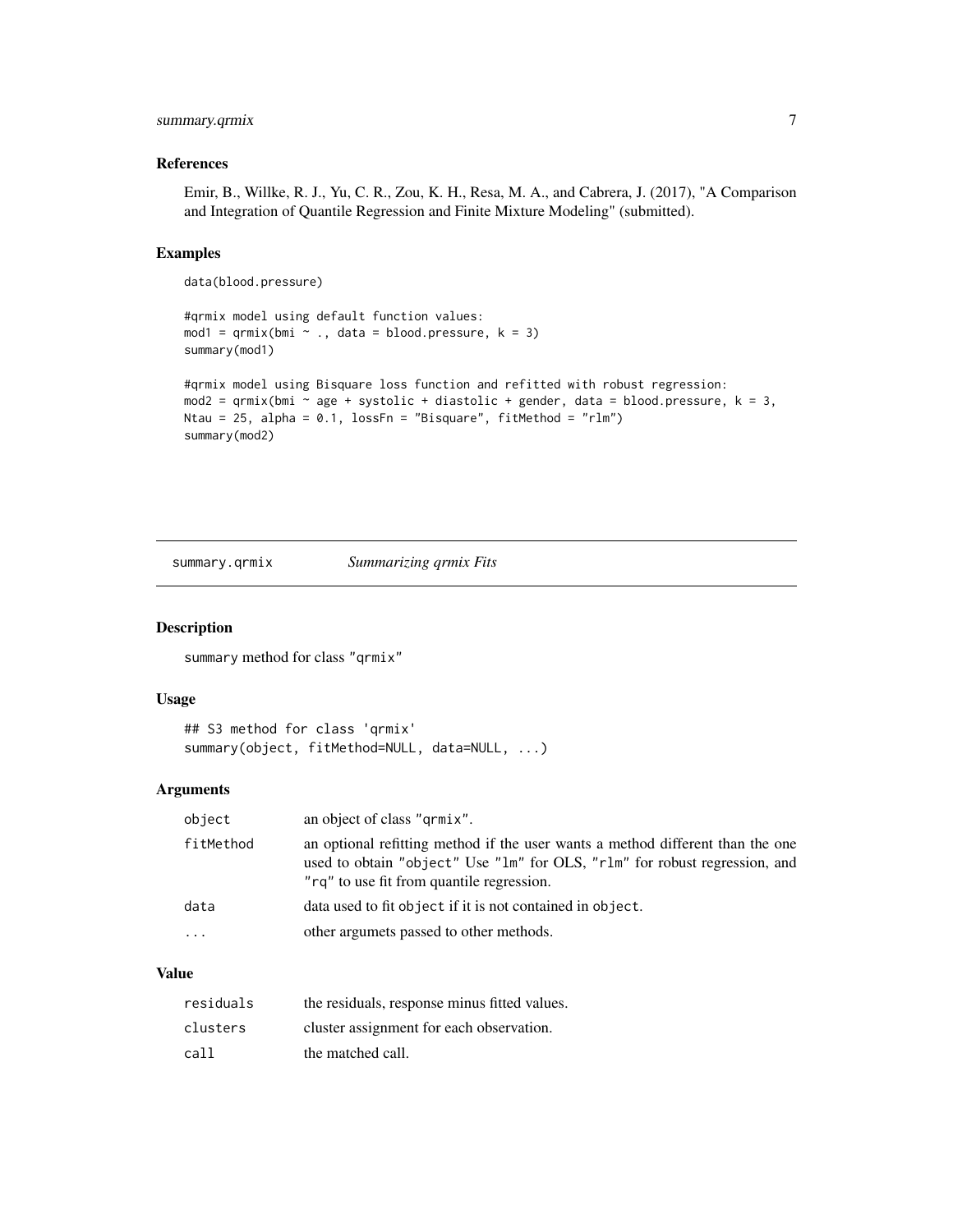| fitMethod | the fitting method used to obtain residuals and clusters.      |
|-----------|----------------------------------------------------------------|
| quantiles | the set of k quantiles that minimize the mean loss.            |
| clusters# | generic summary from function fitMethod for data in cluster #. |

#### Examples

data(blood.pressure)

```
#qrmix model using default function values:
mod1 = qrmix(bmi \sim ., data = blood.pressure, k = 3)
```

```
#summary using fitMethod = "rlm" instead of the one used when fitting the model mod1
summary1 = summary(mod1, fitMethod = "rlm")
```
#Are the quantiles selected in this case the same as in the original model? summary1\$quantiles mod1\$quantiles